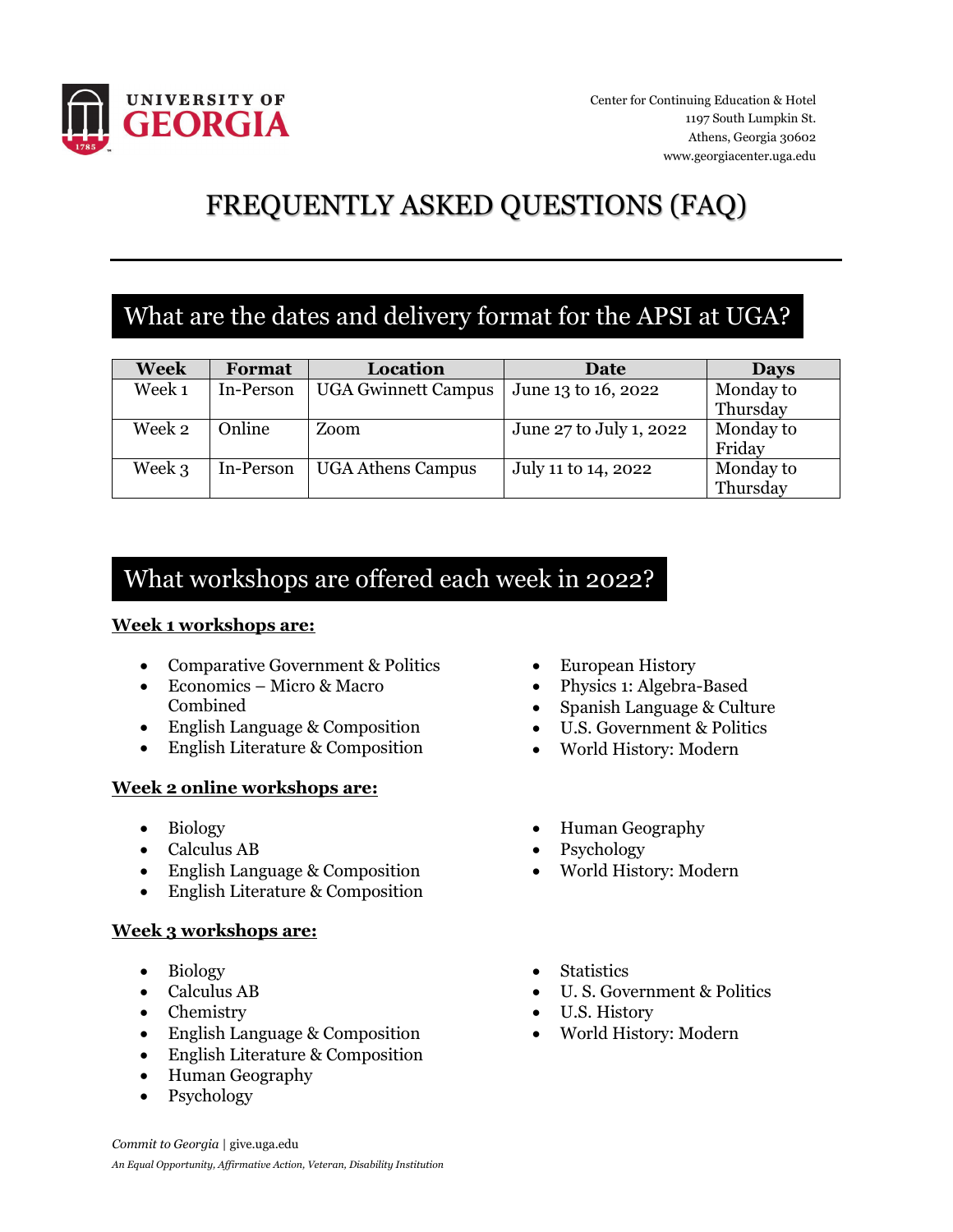## How do I register for the session?

Registrations for the 2022 Advanced Placement Summer Institutes for Teachers are processed through Cvent. *All attendees must have an AP Central Account* to begin the registration process. Click [here](https://www.georgiacenter.uga.edu/courses/teaching-and-education/advanced-placement-summer-institutes) to be redirected to the UGA website to get more information. You must click the "Register Now" tab next to the week you would like to attend.

### What are my payment options?

After completing registration in Cvent, you must create an account in the University of Georgia's registration system (Public Service & Outreach (PSO) Registration System) to process payments for the workshop.

- **Credit Card.** You are encouraged to pay online with a credit card (Visa, Mastercard, American Express, Discover) to secure and confirm your space immediately. Credit Card payment is expected within three (3) business days of the registration in Cvent.
- **Purchase Order.** Many schools are willing to pay directly for your registration in an APSI workshop. This is most often accomplished by having our organization issue an invoice and your school either creating a Purchase Order or paying the invoice directly with a check.
- **Scholarship.** We highly recommend going ahead and registering now if you applied or applying for a CollegeBoard scholarship. We will hold your space in the course until we receive the scholarship recipients list early May. If you do not receive a scholarship, you will be notified. You or your school will need to make full payment to hold your space in the course. Please email us at apsi $\omega$ georgiacenter.uga.edu for more information.

# How do I apply for a scholarship/ funding support?

The CollegeBoard offers qualifying teachers the opportunity to attend an APSI for free in the form of scholarships and fellowships. For more information, visit the [CollegeBoard website.](https://apcentral.collegeboard.org/learning-development/workshops-summer-institutes/summer-institute-scholarship)

Please note that *requesting a scholarship from the CollegeBoard is not the same thing as registering for an APSI workshop*. If you have submitted a scholarship request to the CollegeBoard, we strongly encourage you to register for your chosen APSI workshop as soon as possible, as they often fill up fast.

To hold a spot in a course after you have submitted a scholarship, click "Register Now" on the week that you would like to attend, and you will be redirected to the Cvent registration system to register. We will guide you through the process of indicating your scholarship request when you register, and you will not have to make payment upfront.

# What is included in the registration fee?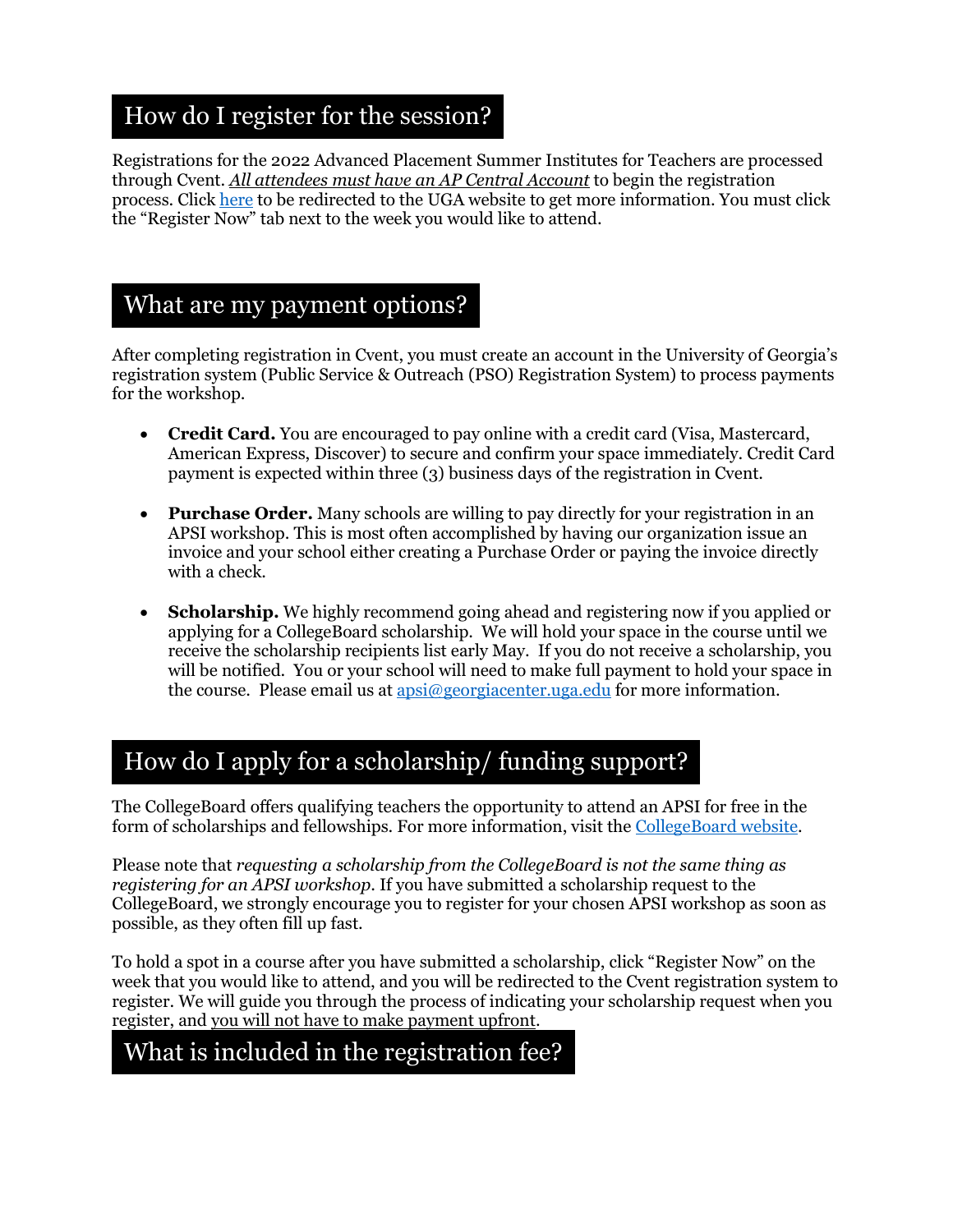The Online course fee will include:

- Instruction by a CollegeBoard endorsed consultant.
- Electronic version of the CollegeBoard course materials sent via email.
- Digital Certificate of Completion & digital badge.
- Access to uploaded materials in UGA's Learning Management System. Workshops will be held via Zoom.

The classroom course fee will include:

- Instruction by a CollegeBoard endorsed consultant.
- All course materials (CollegeBoard and workshop supplies)
- Digital Certificate of Completion & digital badge.
- Breakfast & lunch (Monday-Thursday).
- On-campus parking.

*Additional fees will apply if you plan to stay overnight at the hotel.*

### How do I modify or cancel my registration for this APSI?

1. You may receive a refund of any monies paid, minus a \$100 cancellation fee if we receive your cancellation notice in writing before the deadlines listed below:

- **Week 1 (June 13-16):** cancel on or before **Monday, May 23, 2022, at 3 pm ET**
- **Week 2 (June 27-July 1):** cancel on or before **Monday, June 6, 2022, at 3 pm ET**
- **Week 3 (July 11-14):** cancel on or before **Monday, June 20, 2022, at 3 pm ET**

2. Cancellations after the deadlines listed above will not be refunded, *though school systems may substitute another teacher for a paid participant in the same course.*

3. To change or cancel your registration, email  $a_\text{BSi}$   $\oslash a_\text{2}$  egg example or call (706) 542-3537, Monday through Friday, 8:00 am to 5:00 pm ET.

4. Most courses require a minimum enrollment of 10 participants. *Classes with insufficient enrollment will be canceled on or before May 30, 2022*. Participants will be notified by email if a course is canceled, and refunds will be processed and submitted to the individual or school that paid the registration fee. The APSI will not be responsible for any charges related to travel or other personal expenses.

#### *All accounts must be paid in full before the start of the APSI. APSI registrations are confirmed only after payment has been received.*

All payments are made directly to the University of Georgia and **NOT** the CollegeBoard.

### How are refunds processed?

Refunds are processed in the same manner they were paid. If you paid with a credit card, the refund would be credited to the account on record. If you paid with a check (invoice), we would issue a check following the cancellation and refund policy. The payment will be sent to the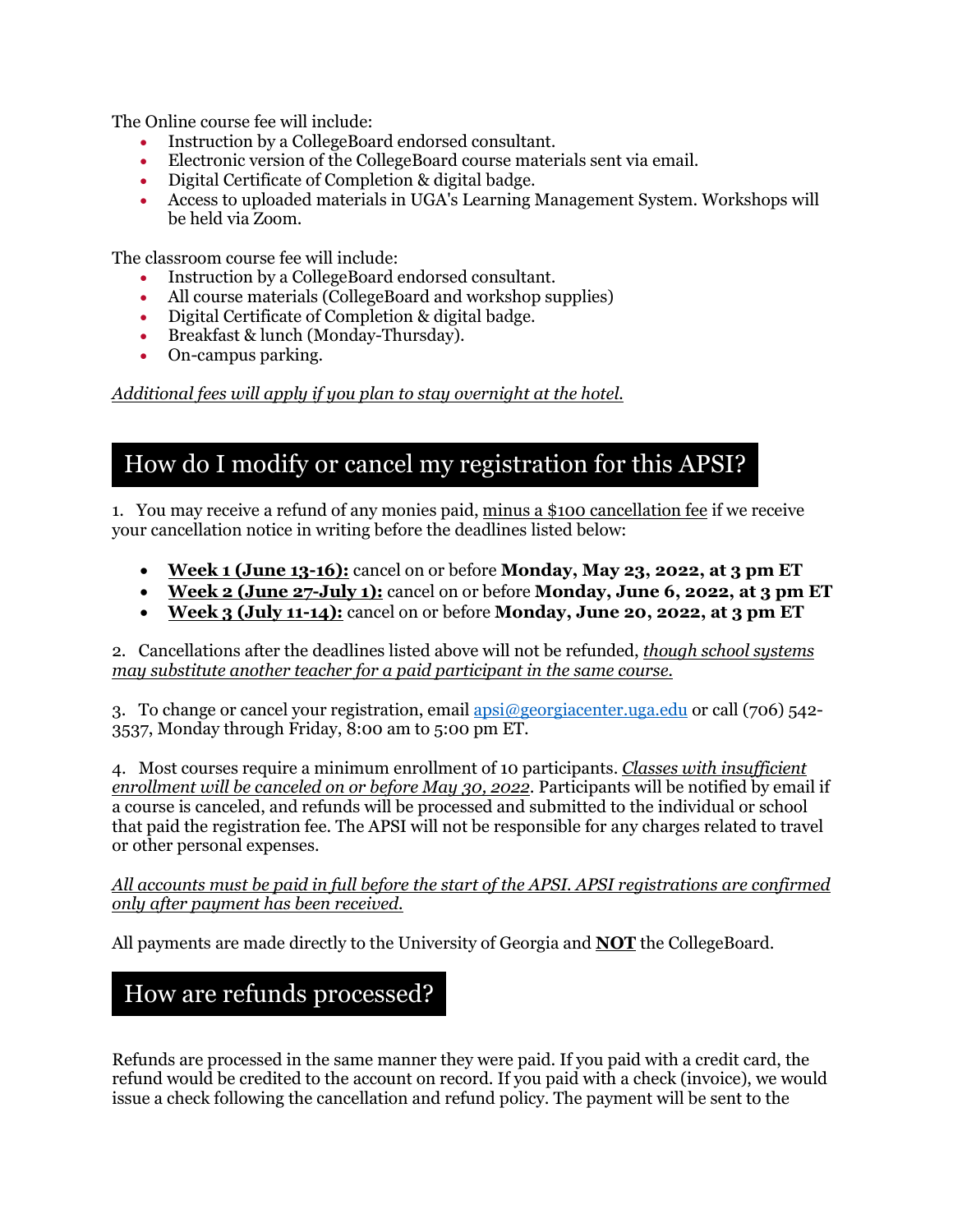person listed as the payee. Refunds could take 6-8 weeks to receive the check or reflect on your following credit card statement.

### Do I need special equipment to attend the Online APSI?

You will need a computer or tablet with internet access for synchronous sessions. Asynchronous sessions can be accessed in the UGA Learning Management System (LMS). Google Chrome and Mozilla Firefox work best with UGA's LMS.

You are encouraged to use a web camera and a headset with a microphone to have a more interactive session with the Consultant and other participants.

#### How and when can I access the session online?

Your access to the LMS begins on the week before the workshop. Unique logins and passwords will be issued to each participant, with login instructions via email. You will have access to the online course only during the week you registered for.

#### What is the daily schedule of the UGA APSI?

The daily schedule may vary based on the content, activities, discussions, etc.

- The in-Person session will meet from Monday-Thursday at 8:00 AM  $(ET) 5:00$  PM (ET)
- The online session will meet from Monday-Friday. The recommended online schedule to the consultant is 9:00 AM (ET) to 4:00 PM (ET).

There will be an hour lunch break and a 15-minute break during the morning and afternoon sessions.

## What do I need to do to get a Certificate of Completion?

The sessions contain both synchronous and asynchronous delivery formats. The APSI is designed to provide 30 hours of professional learning, and participants are expected to complete all work within the week. You will receive your certificate the week after the APSI you have attended if there is no pending balance.

### What do I do if I need technical support or having some connection issues?